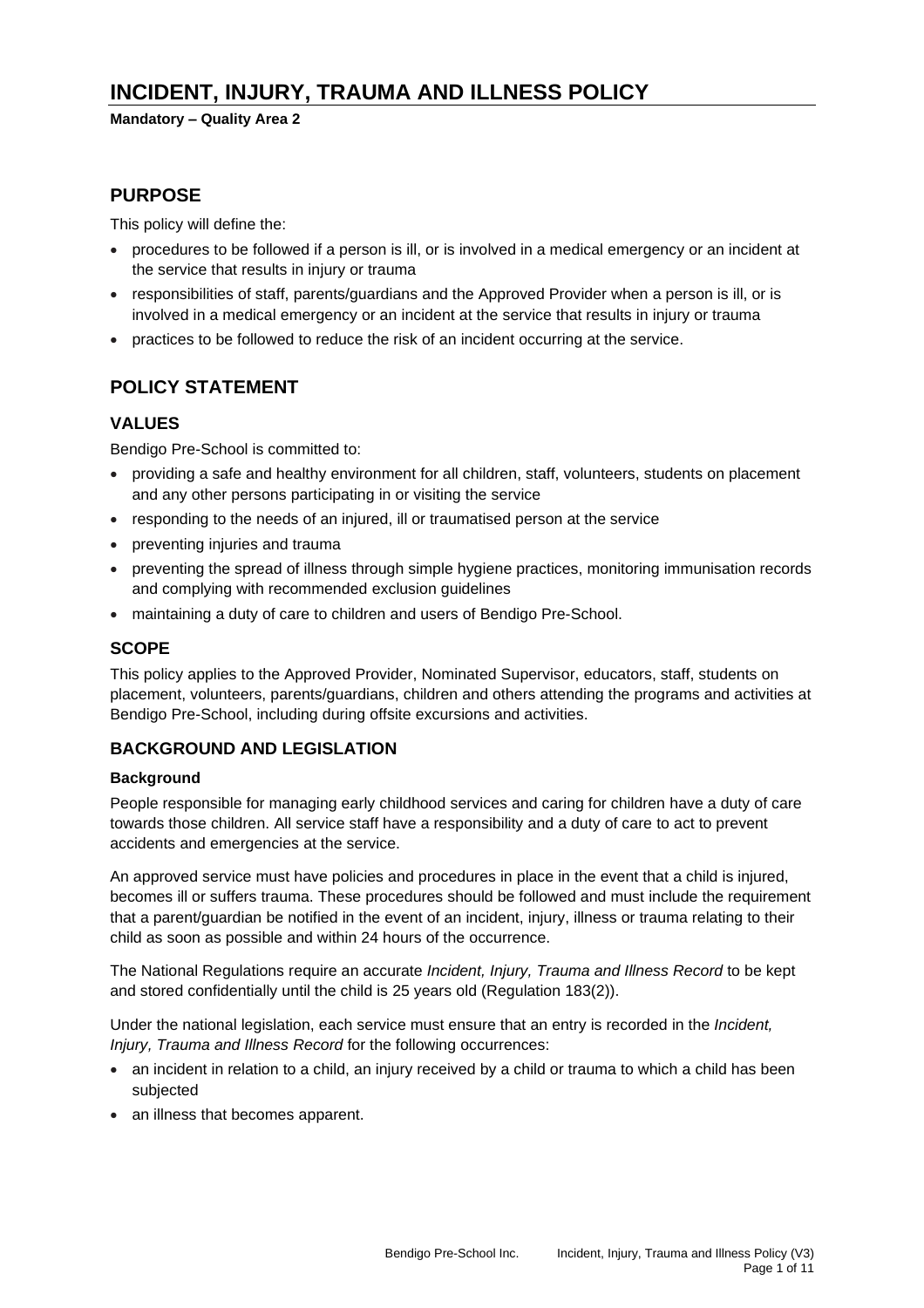Details that must be entered in the *Incident, Injury, Trauma and Illness Record* include the following:

- the name and age of the child
- the circumstances leading to the incident, injury or trauma, or relevant circumstances surrounding the child becoming ill (including any symptoms)
- the time and date the incident occurred, the injury was received or the child was subjected to the trauma, or the apparent onset of the illness
- the action taken by the service, including any medication administered, first aid provided or medical personnel contacted
- details of any person who witnessed the incident, injury or trauma, or the apparent onset of illness
- the name of any person the service notified, or attempted to notify, of any incident, injury, trauma or illness that a child suffered while being educated and cared for by the service, and the time and date of the notifications/attempted notifications
- the name and signature of the person making an entry in the record, and the time and date that the entry was made
- signature of a parent/guardian to verify that they have been informed of the occurrence.

All information will be included in the *Incident, Injury, Trauma and Illness Record* as soon as is practicable, but not later than 24 hours after the incident, injury or trauma, or the onset of the illness.

Medical emergencies may include serious health issues such as asthma, anaphylaxis, diabetes, fractures, choking and seizures. Such emergencies generally involve only one child, however they can affect everyone in the children's service. In some cases it will be appropriate to refer to specific policies for guidance, such as the *Dealing with Medical Conditions Policy*, *Asthma Policy,* Anaphylaxis *Policy, Diabetes Policy and Epilepsy Policy*.

### **Legislation and standards**

Relevant legislation and standards include but are not limited to:

- Australian Standards AS3745–2002, Emergency control procedures for buildings, structures and workplaces
- *Education and Care Services National Law Act 2010*: Section 174(2)
- *Education and Care Services National Regulations 2011*: Regulations 77, 85–87, 103, 177, 183
- *Public Health and Wellbeing Act 2008* (Vic)
- *Public Health and Wellbeing Regulations 2009* (Vic)
- *Occupational Health and Safety Act 2004* (Vic)
- *Occupational Health and Safety Regulations 2007*
- WorkSafe Victoria Compliance Code: *First aid in the workplace* (2008)
- *National Quality Standard*, Quality Area 2: Children's Health and Safety
- *National Quality Standard*, Quality Area 3: Physical Environment
- *National Quality Standard*, Quality Area 7: Governance and Leadership
- Therapeutic Goods Act 1989 (Cth)

The most current amendments to listed legislation can be found at:

- Victorian Legislation Victorian Law Today: <http://www.legislation.vic.gov.au/>
- Commonwealth Legislation ComLaw: <http://www.comlaw.gov.au/>

#### **DEFINITIONS**

The terms defined in this section relate specifically to this policy. For commonly used terms e.g. Approved Provider, Nominated Supervisor, Regulatory Authority etc. refer to the *General Definitions* section of this manual.

**Emergency services:** Includes ambulance, fire brigade, police and state emergency services.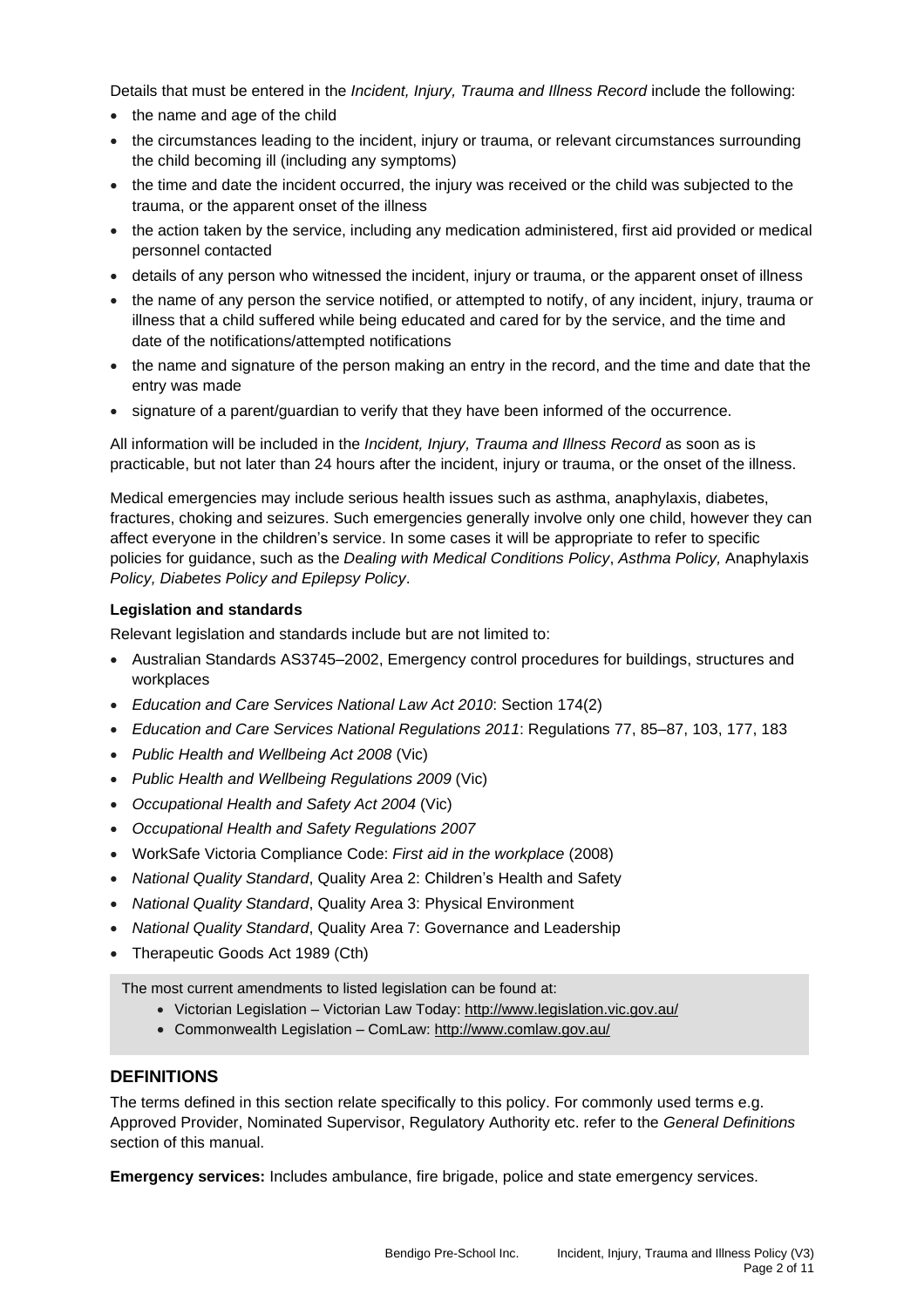**First aid:** The provision of initial care in response to an illness or injury. It generally consists of a series of techniques to preserve life, protect a person (particularly if unconscious), prevent a condition worsening and promote recovery. First aid training should be delivered by approved first aid providers, and a list is published on the ACECQA website:

<https://www.acecqa.gov.au/qualifications/requirements/first-aid-qualifications-training>

**Hazard:** A source or situation with a potential for harm in terms of human injury or ill health, damage to property, damage to the environment or a combination of these.

**Incident:** Any unplanned event resulting in or having potential for injury, ill health, damage or other loss.

**Incident, Injury, Trauma and Illness Record:** The Approved Provider must ensure an *Incident, Injury, Trauma and Illness Record* is kept in accordance with Regulation 87 of the *Education and Care Services National Regulations 2011*. A sample is available on the ACECQA website at: <https://www.acecqa.gov.au/resources/applications/sample-forms-and-templates>

**Injury:** Any physical damage to the body caused by violence or an incident.

**Medication:** Any substance, as defined in the *Therapeutic Goods Act 1989* (Cth), that is administered for the treatment of an illness or medical condition.

**Medical management plan:** A document that has been prepared and signed by a doctor that describes symptoms, causes, clear instructions on action and treatment for the child's specific medical condition, and includes the child's name and a photograph of the child. An example of this is the Australasian Society of Clinical Immunology and Allergy (ASCIA) action plan for anaphylaxis.

**Medical attention:** Includes a visit to a registered medical practitioner or attendance at a hospital.

**Medical emergency:** An injury or illness that is acute and poses an immediate risk to a person's life or long-term health.

**Minor incident:** An incident that results in an injury that is small and does not require medical attention.

**Notifiable incident:** An incident involving workplace health and safety that is required by law to be reported to WorkSafe Victoria. Notification is required for incidents that result in death or serious injury/illness, or dangerous occurrences. For a complete list of incidents that must be reported to WorkSafe Victoria, refer to the *Guide to Incident Notification* on the WorkSafe Victoria website. This website also contains online reporting forms: [www.worksafe.vic.gov.au](http://www.worksafe.vic.gov.au/)

**Serious incident:** An incident resulting in the death of a child, or an injury, trauma or illness for which the attention of a registered medical practitioner, emergency services or hospital is sought or should have been sought. This also includes an incident in which a child appears to be missing, cannot be accounted for, is removed from the service in contravention of the regulations or is mistakenly locked in/out of the service premises (Regulation 12). A serious incident should be documented in an *Incident, Injury, Trauma and Illness Record* (sample form available on the ACECQA website) as soon as possible and within 24 hours of the incident. The Regulatory Authority (DET) must be notified within 24 hours of a serious incident occurring at the service (Regulation 176(2)(a)). Records are required to be retained for the periods specified in Regulation 183.

**Trauma:** An emotional wound or shock that often has long-lasting effects or any physical damage to the body caused by violence or an incident.

### **SOURCES AND RELATED POLICIES**

#### **Sources**

- ACECQA sample forms and templates: [https://www.acecqa.gov.au/resources/applications/sample](https://www.acecqa.gov.au/resources/applications/sample-forms-and-templates)[forms-and-templates](https://www.acecqa.gov.au/resources/applications/sample-forms-and-templates)
- Building Code of Australia: [https://www.abcb.gov.au/Connect/Categories/National-Construction-](https://www.abcb.gov.au/Connect/Categories/National-Construction-Code)[Code](https://www.abcb.gov.au/Connect/Categories/National-Construction-Code)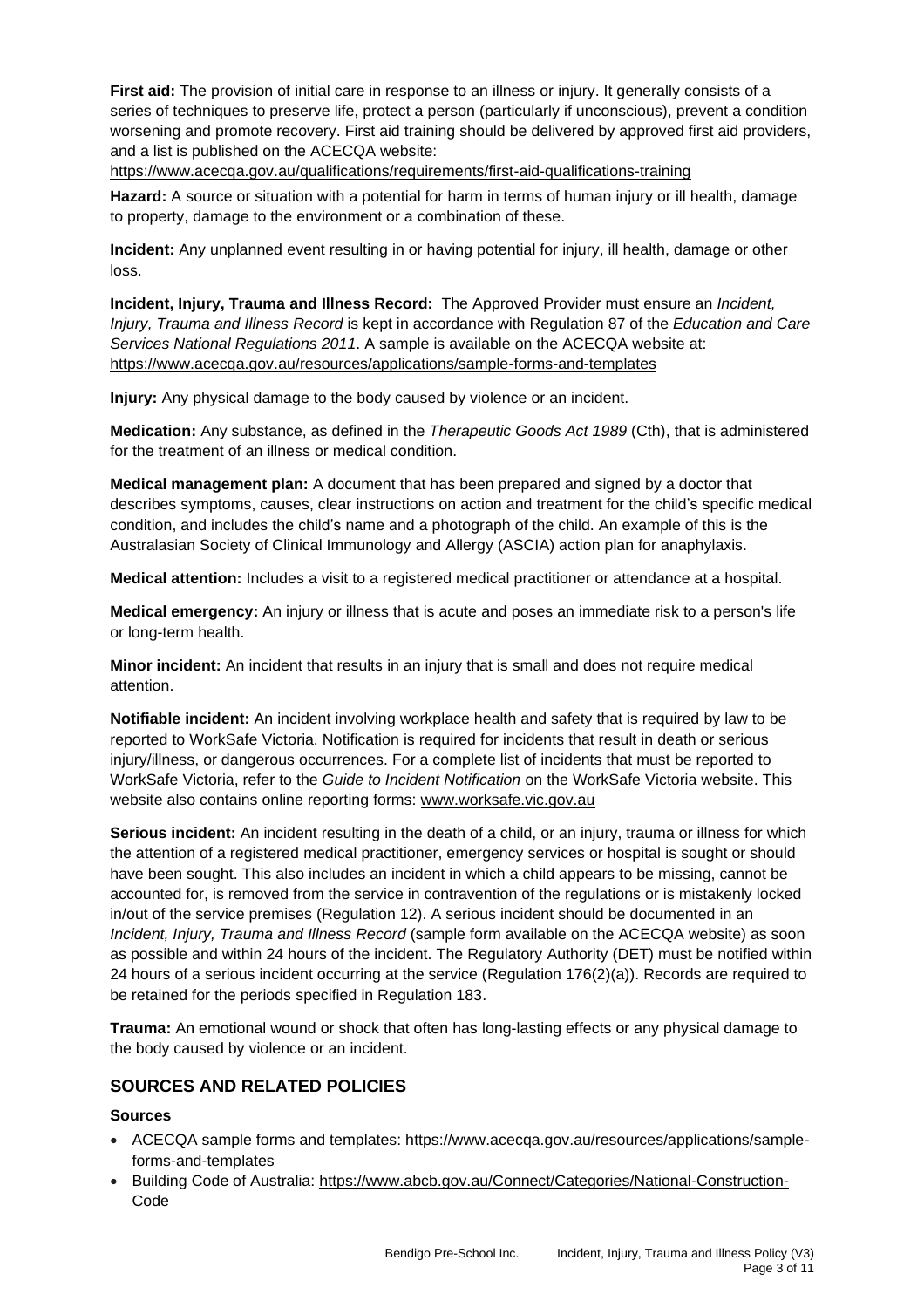- *Staying Healthy: Preventing infectious diseases in early childhood education and care services* (5th edition, 2013) National Health and Medical Research Council: [https://www.nhmrc.gov.au/about](https://www.nhmrc.gov.au/about-us/publications/staying-healthy-preventing-infectious-diseases-early-childhood-education-and-care-services)[us/publications/staying-healthy-preventing-infectious-diseases-early-childhood-education-and-care](https://www.nhmrc.gov.au/about-us/publications/staying-healthy-preventing-infectious-diseases-early-childhood-education-and-care-services)[services](https://www.nhmrc.gov.au/about-us/publications/staying-healthy-preventing-infectious-diseases-early-childhood-education-and-care-services)
- VMIA Insurance Guide, Community Service Organisations program: [www.vmia.vic.gov.au](http://www.vmia.vic.gov.au/)
- WorkSafe Victoria: *Guide to Incident Notification: [http://www.worksafe.vic.gov.au/forms-and](http://www.worksafe.vic.gov.au/forms-and-publications/forms-and-publications/guide-to-incident-notification)[publications/forms-and-publications/guide-to-incident-notification](http://www.worksafe.vic.gov.au/forms-and-publications/forms-and-publications/guide-to-incident-notification)*
- WorkSafe Victoria: Online notification forms: [http://www.worksafe.vic.gov.au/safety-and](http://www.worksafe.vic.gov.au/safety-and-prevention/health-and-safety-topics/incident-notification)[prevention/health-and-safety-topics/incident-notification](http://www.worksafe.vic.gov.au/safety-and-prevention/health-and-safety-topics/incident-notification)

#### **Service policies**

- *Administration of First Aid Policy*
- *Administration of Medication Policy*
- *Anaphylaxis Policy*
- *Asthma Policy*
- *Dealing with Infectious Diseases Policy*
- *Dealing with Medical Conditions Policy*
- *Diabetes Policy*
- *Emergency and Evacuation Policy*
- *Epilepsy Policy*
- *Excursions and Service Events Policy*
- *Occupational Health and Safety Policy*
- *Privacy and Confidentiality Policy*
- *Road Safety and Safe Transport Policy*

## **PROCEDURES**

#### **The Approved Provider and Persons with Management and Control is responsible for:**

- ensuring that the premises are kept clean and in good repair
- ensuring that staff have access to medication, Incident, Injury, Trauma and Illness forms (available from ACECQA – refer to *Sources*) and WorkSafe Victoria incident report forms (refer to *Sources*)
- ensuring that the service has an occupational health and safety policy and procedures that outline the process for effectively identifying, managing and reviewing risks and hazards that are likely to cause injury, and reporting notifiable incidents to appropriate authorities (refer to *Occupational Health and Safety Policy*)
- ensuring that completed medication records are kept until the end of 3 years after the child's last attendance (Regulation 92, 183)
- ensuring that a parent/guardian of the child is notified as soon as is practicable, but not later than 24 hours after the occurrence, if the child is involved in any incident, injury, trauma or illness while at the service (Regulation 86)
- ensuring that Incident, Injury, Trauma and Illness Records are kept and stored securely until the child is 25 years old (Regulations 87, 183)
- ensuring that there is a minimum of one educator with a current approved first aid qualification on the premises at all times (refer to *Administration of First Aid Policy*)
- ensuring that there are an appropriate number of up-to-date, fully equipped first aid kits that are accessible at all times (refer to *Administration of First Aid Policy*)
- ensuring that the orientation and induction of new and relief staff include an overview of their responsibilities in the event of an incident or medical emergency
- ensuring that children's enrolment forms provide authorisation for the service to seek emergency medical treatment by a medical practitioner, hospital or ambulance service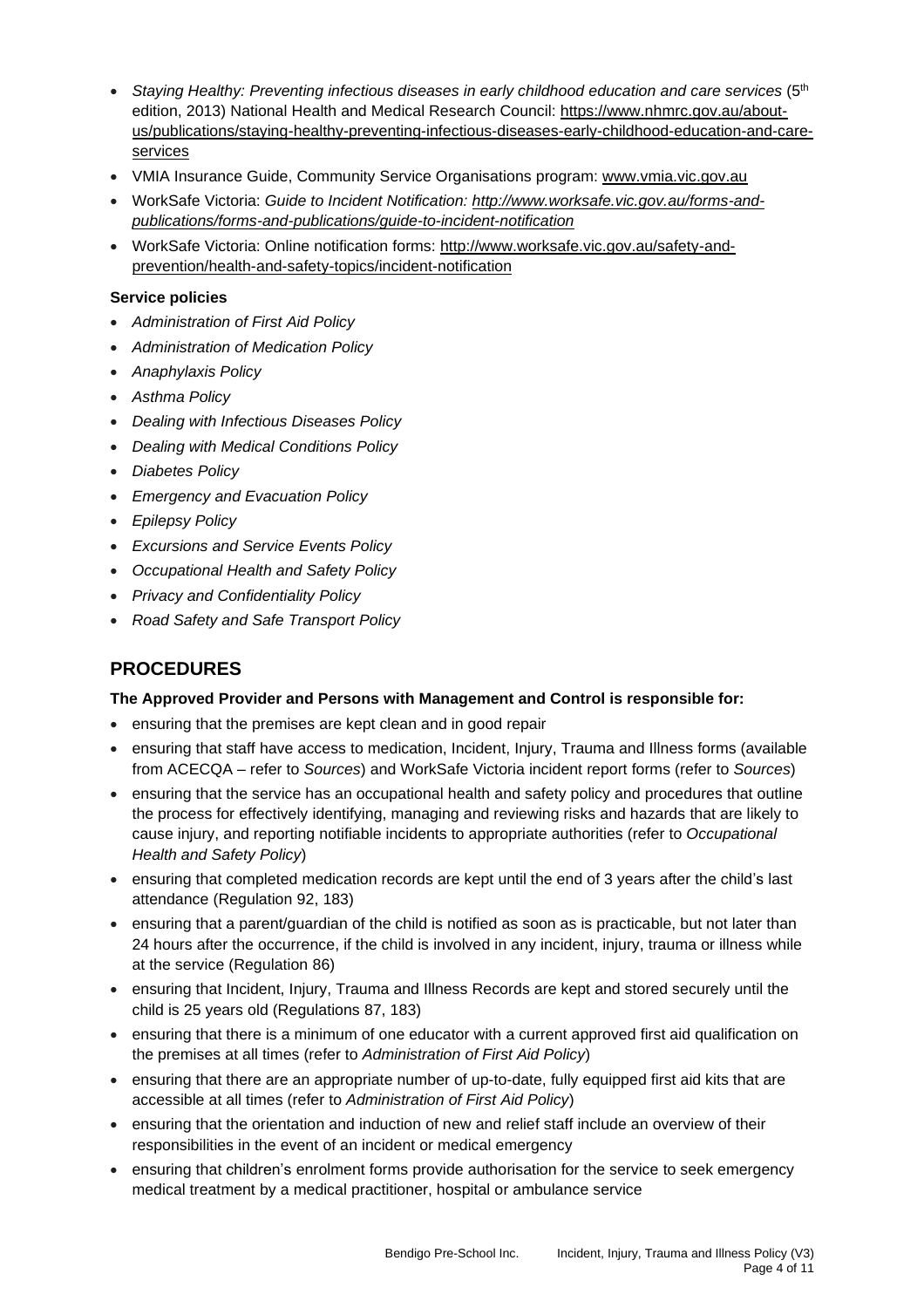• ensuring that an incident report (SI01) is completed and a copy forwarded to the regional DET office as soon as is practicable but not later than 24 hours after the occurrence.

#### **The Nominated Supervisor, Persons in Day to Day Charge, other educators and staff are responsible for:**

- ensuring that volunteers and parents on duty are aware of children's medical management plans (refer to *Definitions*) and their responsibilities in the event of an incident, injury or medical emergency
- responding immediately to any incident, injury or medical emergency
- implementing individual children's medical management plans, where relevant
- notifying parents/guardians immediately after an incident, injury, trauma or medical emergency, or as soon as is practicable
- requesting the parents/guardians make arrangements for the child or children involved in an incident or medical emergency to be collected from the service, or informing parents/guardians if an ambulance has been called
- notifying other person/s as authorised on the child's enrolment form when the parents/guardians are not contactable
- recording details of any incident, injury or illness in the *Incident, Injury, Trauma and Illness Record* (refer to *Definitions*) as soon as is practicable but not later than 24 hours after the occurrence
- ensuring that regulatory and legislative responsibilities are met in relation to any incident, injury or medical emergency
- maintaining all enrolment and other medical records in a confidential manner (refer to *Privacy and Confidentiality Policy*)
- regularly checking equipment in both indoor and outdoor areas for hazards, and taking the appropriate action to ensure the safety of the children when a hazard is identified
- assisting the Approved Provider with regular hazard inspections (refer to Attachment 1 Sample hazard identification checklist)
- reviewing the cause of any incident, injury or illness and taking appropriate action to remove the cause if required, for example, removing a nail found protruding from climbing equipment or retraining staff to adhere more closely to the service's *Hygiene Policy*
- notifying DET in writing within 24 hours of an incident involving the death of a child, or any incident, illness or trauma that requires treatment by a registered medical practitioner or admission to a hospital
- ensuring that the following contact numbers are displayed in close proximity of each telephone:
	- − 000
	- − DET regional office
	- − Approved Provider
	- − Asthma Victoria: (03) 9326 7055 or toll free 1800 645 130
	- − Victorian Poisons Information Centre: 13 11 26
	- − local council or shire.

#### *When there is a medical emergency, educators will:*

- call an ambulance, where necessary
- administer first aid, and provide care and comfort to the child prior to the parents/guardians or ambulance arriving
- implement the child's current medical management plan, where appropriate
- notify parents/guardians as soon as is practicable of any serious medical emergency, incident or injury concerning the child, and request the parents/guardians make arrangements for the child to be collected from the service and/or inform the parents/guardians that an ambulance has been called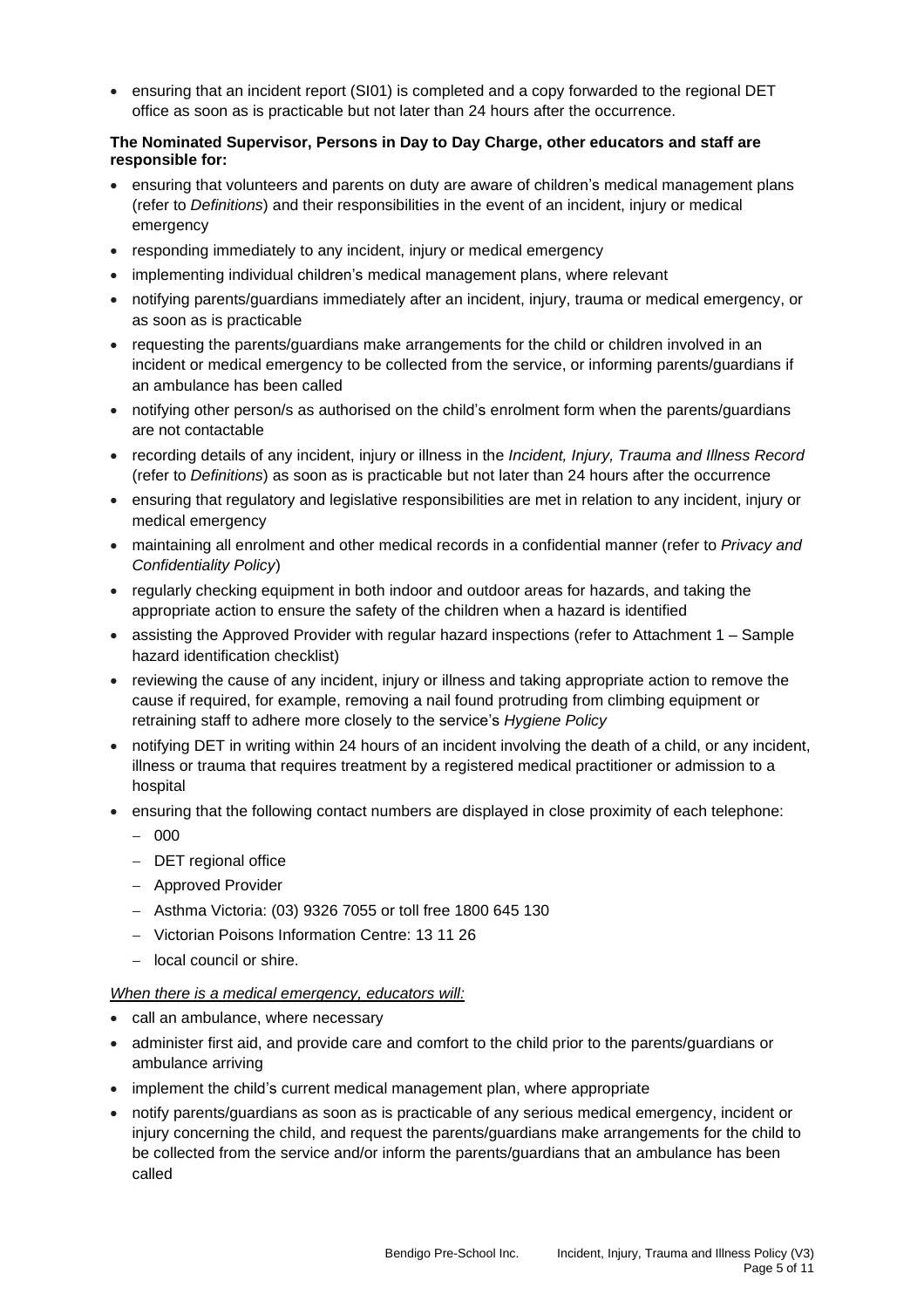- notify other person/s as authorised on the child's enrolment form, if the parents/guardians are not contactable
- ensure ongoing supervision of all children in attendance at the service
- accompany the child in the ambulance when the parents/guardians are not present, provided that staff-to-child ratios can be maintained at the service
- notify the Approved Provider of the medical emergency, incident or injury as soon as is practicable
- complete and submit an incident report to DET, the Approved Provider and the service's public liability insurer following a serious incident.

#### *When a child develops symptoms of illness while at the service, educators will:*

- ensure that the Nominated Supervisor, or person in day-to-day care of the service, contacts the parents/guardians or authorised emergency contact for the child to outline the signs and symptoms observed
- request that the child is collected from the service if the child is not well enough to participate in the program
- ensure that they separate the child from the group and have a staff member remain with the child until the child recovers, a parent/guardian arrives or another responsible person takes charge
- call an ambulance (refer to definition of *medical emergency*) if a child appears very unwell or has a serious injury that needs urgent medical attention
- ensure that the child is returned to the care of the parent/guardian or authorised emergency contact person as soon as is practicable
- ensure that, where medication, medical or dental treatment is obtained, the parents/guardians are notified as soon as is practicable and within 24 hours, and are provided with details of the illness and subsequent treatment administered to the child
- ensure that the Approved Provider is notified of the incident
- ensure that the *Incident, Injury, Trauma and Illness Record* is completed as soon as is practicable and within 24 hours of the occurrence.

#### **Parents/guardians are responsible for:**

- providing authorisation in their child's enrolment record for the service to seek emergency medical treatment by a medical practitioner, hospital or ambulance service (Regulation 161(1))
- payment of all costs incurred when an ambulance service is called to attend to their child at the service
- notifying the service, upon enrolment or diagnosis, of any medical conditions and/or needs, and any management procedure to be followed with respect to that condition or need (Regulation 162)
- ensuring that they provide the service with a current medical management plan, if applicable (Regulation 162(d))
- collecting their child as soon as possible when notified of an incident, injury or medical emergency involving their child
- informing the service of an infectious disease or illness that has been identified while the child has not attended the service, and that may impact on the health and wellbeing of other children, staff and parents/guardians attending the service
- being contactable, either directly or through emergency contacts listed on the child's enrolment form, in the event of an incident requiring medical attention
- signing the *Incident, Injury, Trauma and Illness Record*, thereby acknowledging that they have been made aware of the incident
- notifying the service by telephone when their child will be absent from their regular program
- notifying staff/educators if there is a change in the condition of their child's health, or if there have been any recent accidents or incidents that may impact on the child's care e.g. any bruising or head injuries.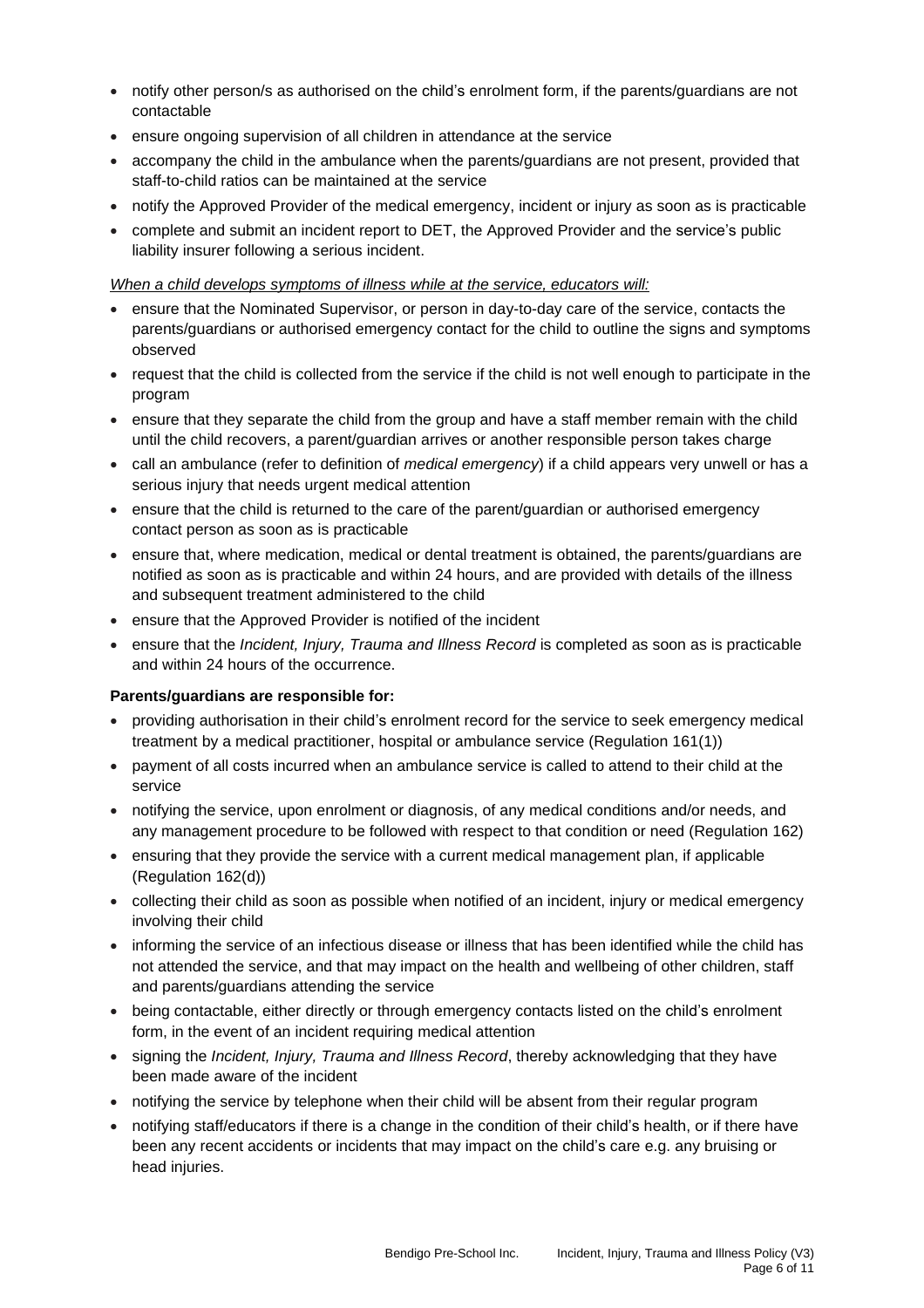## **EVALUATION**

In order to assess whether the values and purposes of the policy have been achieved, the Approved Provider of Bendigo Pre-School will:

- regularly seek feedback from everyone affected by the policy regarding its effectiveness
- monitor the implementation, compliance, complaints and incidents in relation to this policy
- review and analyse information gathered from the *Incident, Injury, Trauma and Illness Record* and staff first aid records regarding incidents at the service
- keep the policy up to date with current legislation, research, policy and best practice
- revise the policy and procedures as part of the service's policy review cycle, or as required
- notify parents/guardians at least 14 days before making any changes to this policy or its procedures.

## **ATTACHMENTS**

• Attachment 1: Sample hazard identification checklist

## **AUTHORISATION**

This policy was adopted by the Approved Provider of Bendigo Pre-School on 10/02/2020.

**REVIEW DATE:** FEBRUARY 2022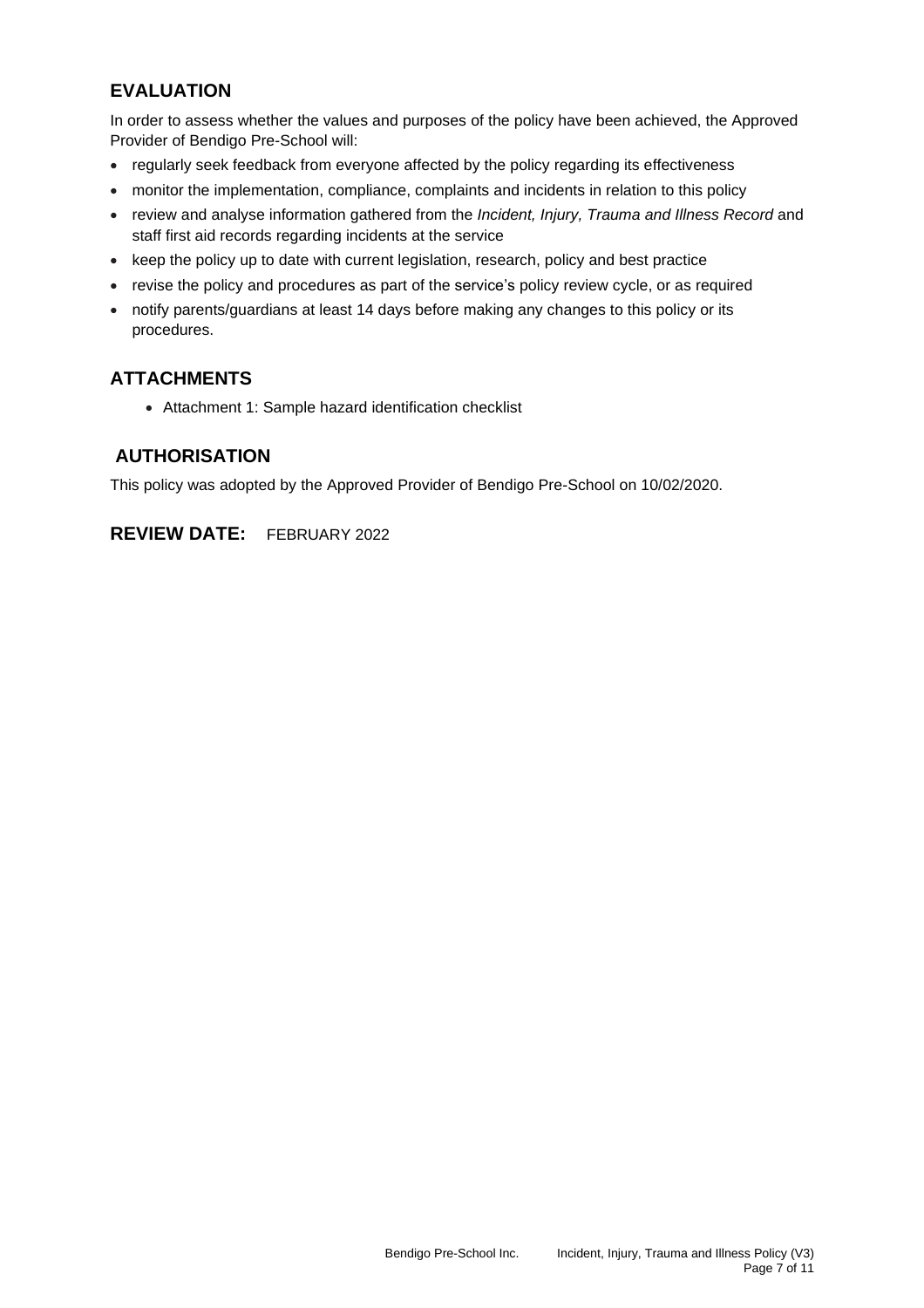# **ATTACHMENT 1 Sample hazard identification checklist**

| Service:      |  |  |
|---------------|--|--|
| Date:         |  |  |
| Inspected by: |  |  |

| <b>Hazard</b>                                                                        | Yes | <b>No</b> | <b>Comments</b> |  |  |
|--------------------------------------------------------------------------------------|-----|-----------|-----------------|--|--|
| 1. Floors                                                                            |     |           |                 |  |  |
| Surface is even and in good repair                                                   |     |           |                 |  |  |
| Surface is free from tripping and slipping<br>hazards (e.g. oil, water, sand)        |     |           |                 |  |  |
| Surface is safe (e.g. not likely to become<br>excessively slippery when wet)         |     |           |                 |  |  |
| 2. Kitchen and work benches                                                          |     |           |                 |  |  |
| Work bench space is adequate and at<br>comfortable working height                    |     |           |                 |  |  |
| Kitchen and work bench space is clean and<br>free of clutter                         |     |           |                 |  |  |
| Equipment not in use is properly stored                                              |     |           |                 |  |  |
| Lighting is satisfactory                                                             |     |           |                 |  |  |
| A door or gate restricts child access to the<br>kitchen                              |     |           |                 |  |  |
| Ventilation fan is in good working order                                             |     |           |                 |  |  |
| Kitchen appliances are clean and in good<br>working order                            |     |           |                 |  |  |
| 3. Emergency evacuation                                                              |     |           |                 |  |  |
| Staff have knowledge of fire drills and<br>emergency evacuation procedures           |     |           |                 |  |  |
| Fire drill instructions are displayed<br>prominently in the service                  |     |           |                 |  |  |
| Regular fire drills are conducted                                                    |     |           |                 |  |  |
| Extinguishers are in place, recently serviced<br>and clearly marked for type of fire |     |           |                 |  |  |
| Exit signs are posted and clear of<br>obstructions                                   |     |           |                 |  |  |
| Exit doors are easily opened from inside                                             |     |           |                 |  |  |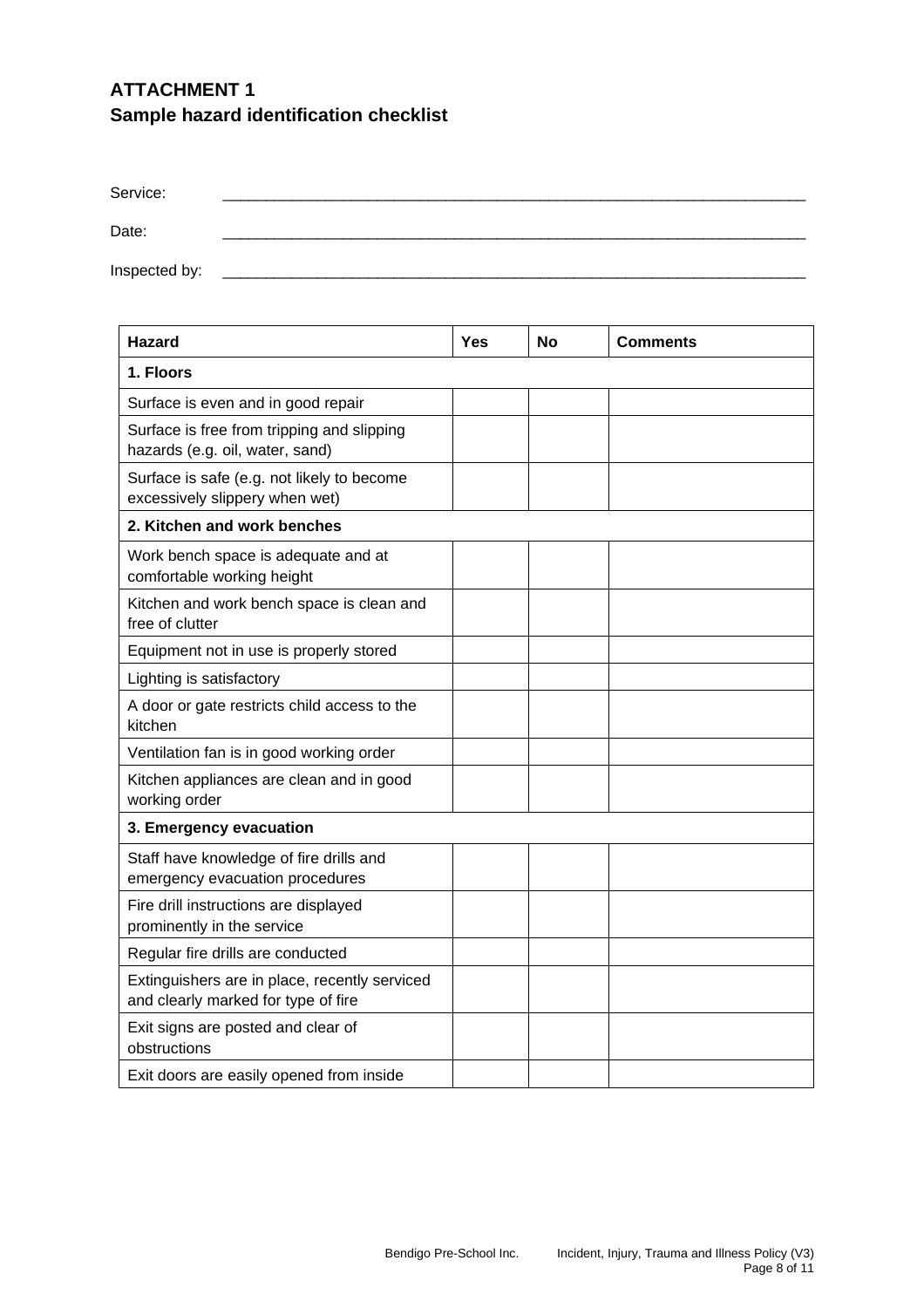| 4. Security and lighting                                                                                   |  |  |  |  |  |
|------------------------------------------------------------------------------------------------------------|--|--|--|--|--|
| Security lighting is installed in the building<br>and car park                                             |  |  |  |  |  |
| There is good natural lighting                                                                             |  |  |  |  |  |
| There is no direct or reflected glare                                                                      |  |  |  |  |  |
| Light fittings are clean and in good repair                                                                |  |  |  |  |  |
| Emergency lighting is readily available and<br>operable (e.g. torch)                                       |  |  |  |  |  |
| 5. Windows                                                                                                 |  |  |  |  |  |
| Windows are clean, admitting plenty of<br>daylight                                                         |  |  |  |  |  |
| Windows have no broken panes                                                                               |  |  |  |  |  |
| 6. Steps and landings                                                                                      |  |  |  |  |  |
| All surfaces are safe                                                                                      |  |  |  |  |  |
| There is adequate protective railing which is<br>in good condition                                         |  |  |  |  |  |
| 7. Ladders and steps                                                                                       |  |  |  |  |  |
| Ladders and steps are stored in a proper<br>place                                                          |  |  |  |  |  |
| Ladders and steps are free of defects (e.g.<br>broken or missing rungs etc.)                               |  |  |  |  |  |
| They conform to Australian Standards                                                                       |  |  |  |  |  |
| They are used appropriately to access<br>equipment stored above shoulder height                            |  |  |  |  |  |
| 8. Chemicals and hazardous substances                                                                      |  |  |  |  |  |
| All chemicals are clearly labelled                                                                         |  |  |  |  |  |
| All chemicals are stored in locked cupboard                                                                |  |  |  |  |  |
| Material Safety Data Sheets (MSDS) are<br>provided for all hazardous substances                            |  |  |  |  |  |
| 9. Storage (internal and external)                                                                         |  |  |  |  |  |
| Storage is designed to minimise lifting<br>problems                                                        |  |  |  |  |  |
| Materials are stored securely                                                                              |  |  |  |  |  |
| Shelves are free of dust and rubbish                                                                       |  |  |  |  |  |
| Floors are clear of rubbish or obstacles                                                                   |  |  |  |  |  |
| Dangerous material or equipment is stored<br>out of reach of children                                      |  |  |  |  |  |
| 10. Manual handling and ergonomics                                                                         |  |  |  |  |  |
| Trolleys or other devices are used to move<br>heavy objects                                                |  |  |  |  |  |
| Heavy equipment (such as planks and<br>trestles) is stored in a way that enables it to<br>be lifted safely |  |  |  |  |  |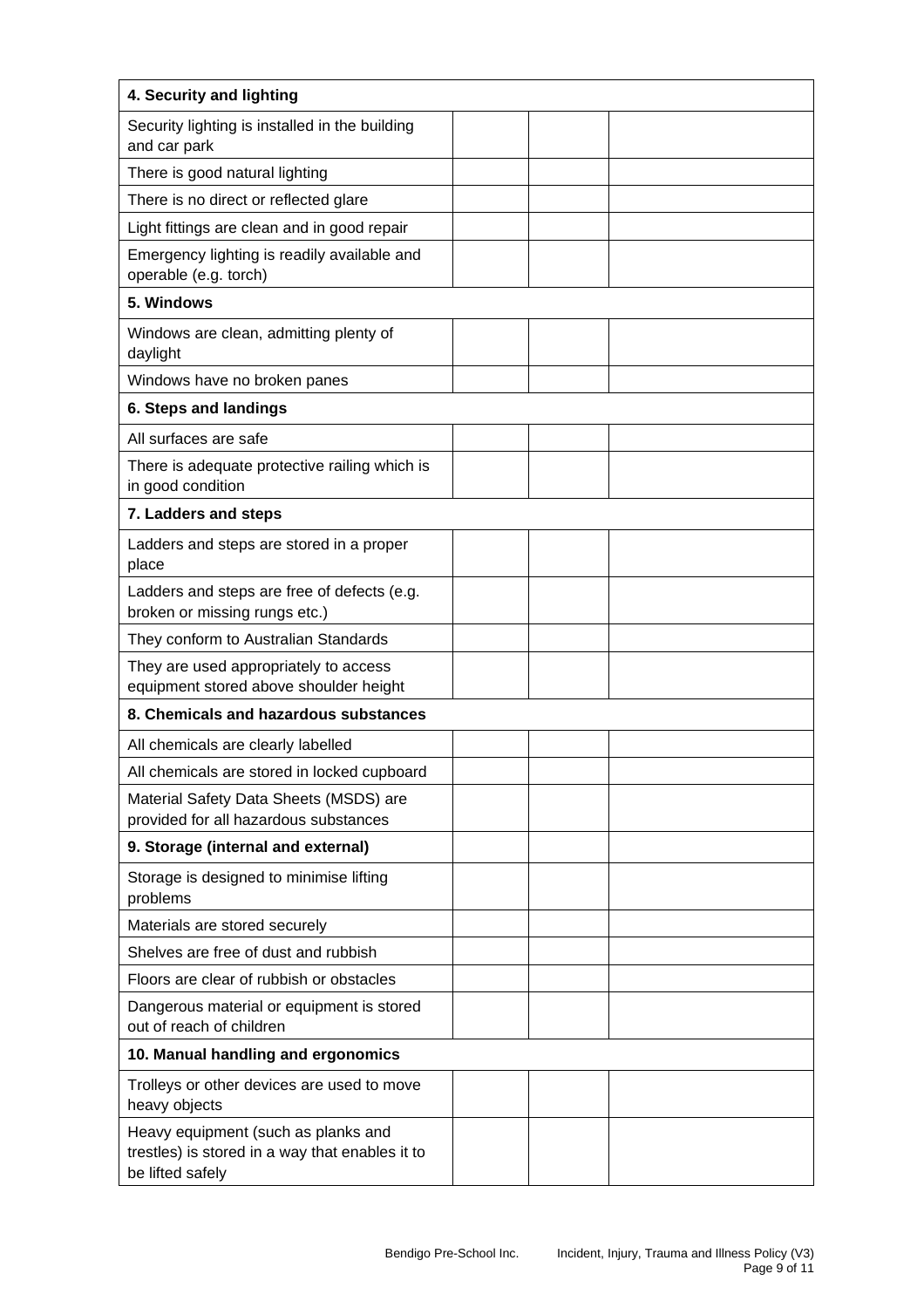| Adult-sized chairs are provided and used for<br>staff (to avoid sitting on children's chairs)                                                                                                               |  |  |  |  |  |  |
|-------------------------------------------------------------------------------------------------------------------------------------------------------------------------------------------------------------|--|--|--|--|--|--|
| Workstations are set up with the chair at the<br>correct height                                                                                                                                             |  |  |  |  |  |  |
| Workstations are set up with phone, mouse<br>and documents within easy reach and screen<br>adjusted properly                                                                                                |  |  |  |  |  |  |
| Work practices avoid the need to sit or stand<br>for long periods at a time                                                                                                                                 |  |  |  |  |  |  |
| 11. Electrical                                                                                                                                                                                              |  |  |  |  |  |  |
| There are guards around heaters                                                                                                                                                                             |  |  |  |  |  |  |
| Equipment not in use is properly stored                                                                                                                                                                     |  |  |  |  |  |  |
| Electrical equipment has been checked and<br>tagged                                                                                                                                                         |  |  |  |  |  |  |
| Use of extension leads, double adaptors and<br>power boards are kept to a minimum                                                                                                                           |  |  |  |  |  |  |
| Plugs, sockets or switches are in good repair                                                                                                                                                               |  |  |  |  |  |  |
| Leads are free of defects and fraying                                                                                                                                                                       |  |  |  |  |  |  |
| Floors are free from temporary leads                                                                                                                                                                        |  |  |  |  |  |  |
| There are power outlet covers in place                                                                                                                                                                      |  |  |  |  |  |  |
| 12. Internal environment                                                                                                                                                                                    |  |  |  |  |  |  |
| Hand-washing facilities and toilets are clean<br>and in good repair                                                                                                                                         |  |  |  |  |  |  |
| There is adequate ventilation around<br>photocopiers and printers                                                                                                                                           |  |  |  |  |  |  |
| 13. First aid and infection control                                                                                                                                                                         |  |  |  |  |  |  |
| Staff have current approved first aid<br>qualifications and training                                                                                                                                        |  |  |  |  |  |  |
| First aid cabinet is clearly marked and<br>accessible only to staff                                                                                                                                         |  |  |  |  |  |  |
| Cabinet is fully stocked and meets Australian<br>Standards (refer to Administration of First Aid<br>Policy)                                                                                                 |  |  |  |  |  |  |
| Disposable gloves are provided                                                                                                                                                                              |  |  |  |  |  |  |
| Infection control procedures are in place                                                                                                                                                                   |  |  |  |  |  |  |
| Current emergency telephone numbers are<br>displayed                                                                                                                                                        |  |  |  |  |  |  |
| 14. External areas                                                                                                                                                                                          |  |  |  |  |  |  |
| Fencing is secure, unscaleable and of a<br>height prescribed by the Building Code of<br>Australia (no breaches in the fence or<br>materials left adjacent that would assist<br>children to scale the fence) |  |  |  |  |  |  |
| Child-proof locks are fitted to gates                                                                                                                                                                       |  |  |  |  |  |  |
| Paving and paths have an even surface and<br>are in good repair                                                                                                                                             |  |  |  |  |  |  |